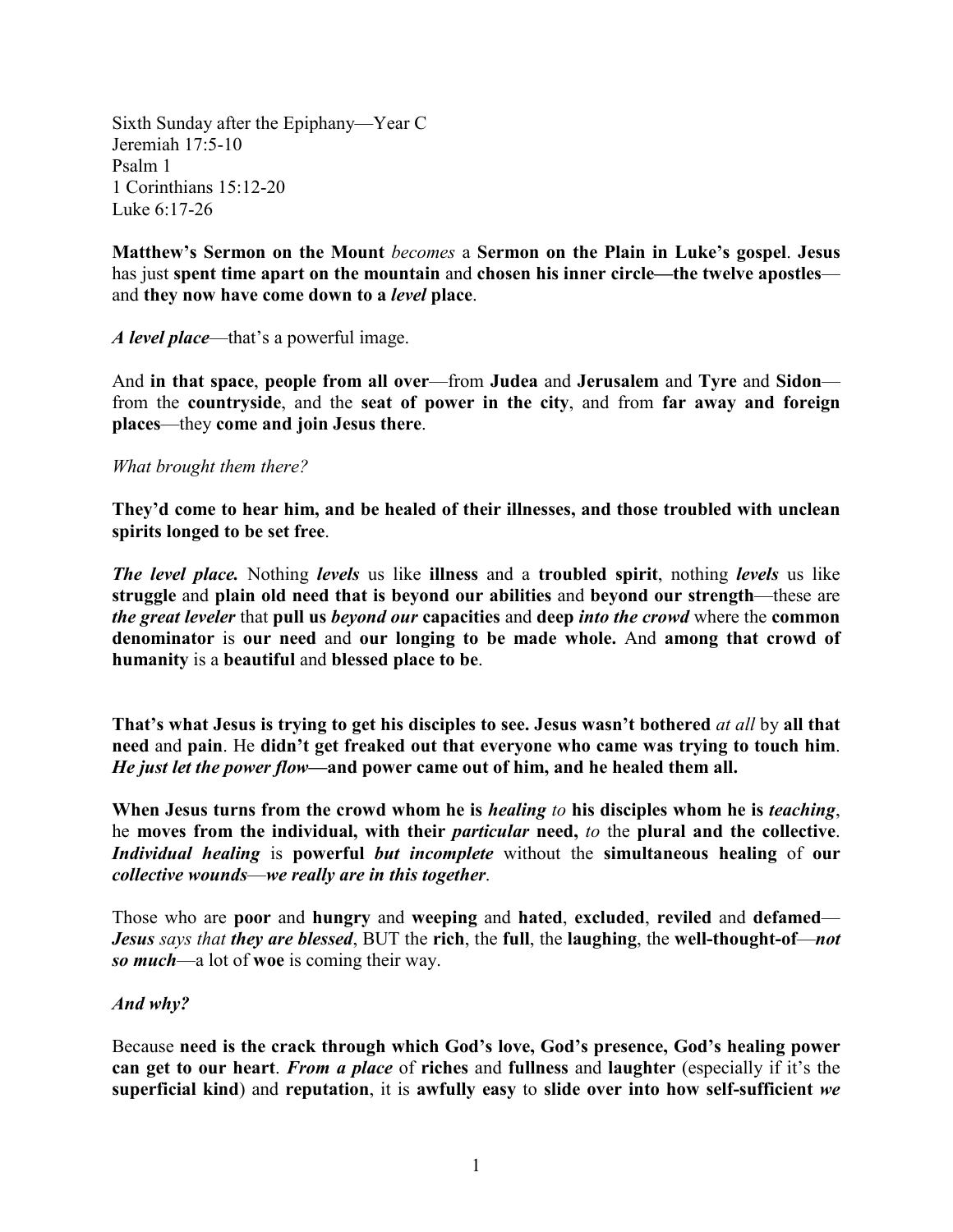**are** and **how well** *we're* **doing** *and even* **to** *avoid* **those who struggle** because, goodness knows, **their bad fortune might be contagious**. And so, we **insulate ourselves** more and more and **our isolation** and **separation** *from* **that wounded** and **wonderful common humanity** only **grows**. And *from that place*, the **woe of the rich becomes clear**—**you have** *already* **received your consolation** and the **consolation of riches** *can't ever match* the **consolation of a fellow traveler making their way through struggle toward healing**.

*This is what Jeremiah is driving home today.* **We need** *our need* **so that we know where to drop our anchor and place our trust**. **Jeremiah** makes clear that **if we trust in mere mortals** and in our **human strength**, we're going to be like a **shrub in the desert**, **living in parched places of wilderness**—think **uninhabitable salt land**, **a place that just can't support life**. *That is a cursed and desolate place to be*.

BUT **if we can trust** *in* **the LORD**, *even more*, it's **not just even trusting** *in* **some God who is somewhere out there**, but it is *understanding* that **the** *trusting itself* **IS the place where God lives**, if we can **sink roots into** *that* **space**, then **we're like a tree planted by the water that sends its roots out by the stream**. *Then*, even **when the heat comes**, we **don't** have to **fear** our **leaves are green** and there's **plenty of life in them**. We **don't** *even* have to **be anxious** if the days stretch into a **year of drought**; **we're going to keep on bearing fruit**.

**Jeremiah** also knows that the **heart is perverse**, *slippery* in the **Hebrew**—and remember, in the **Hebrew**, the **heart is where our minds** and **emotions** and **passions** and **will** *all* **collide** basically, **Jeremiah** is saying, *"We human beings are a mess,"* but **God knows how** to **search our heart**; **God knows how** to **sort us out**, **how** to **find that place** of **longing** *and* **fill it** with **love** and **God's very own presence**.

We can **choose to trust our** *own* **strength**, but **the** *longer* **we go in life**, the *more* **we realize that** *our* **own strength is way overrated**, *and lonely*, and **sooner or later**, **life will bring you something that's going to** *level* **you anyway**, *and you will have to acknowledge your need*.

## *There is another way.*

We can **take our place** *in the crowd*. We can **acknowledge our limits** and **trust in God's strength**. And *in that moment of decision*, it's **helpful to remember** that it's **never too late to sink your roots down in this soil of trust**—**God will find all those roots you're sending out in the dark places** and **guide you to the water you need to live** and **grow** and **thrive** and **heal**.

It's hard to **surrender to our limits** *and* **trust**, so **I Corinthians** helps us understand that **our**  *trust* **is warranted**. Though it's a **really convoluted passage**, and it's **easy to get lost in the weeds** here, what **Paul** is driving at is this, *"You can trust resurrection. Death is not your destiny; resurrection life is."* And **let's not limit this** to the **death that comes when we take our last breath and** the **life that greets us at** *that* **threshold**, *but* **let's think about all the deaths we know in** *this* **life**—*all* those **places of pain**, **suffering**, **uncertainty**, **loss**, **dashed dreams**, **desolation**, *all* those **places that make us feel dead**, *even as we walk this earth*. **Paul is inviting us to trust** that **the dead are indeed raised**; **Jesus WILL raise us into new life; no matter how hopeless and dead we feel**, *we can trust this.*